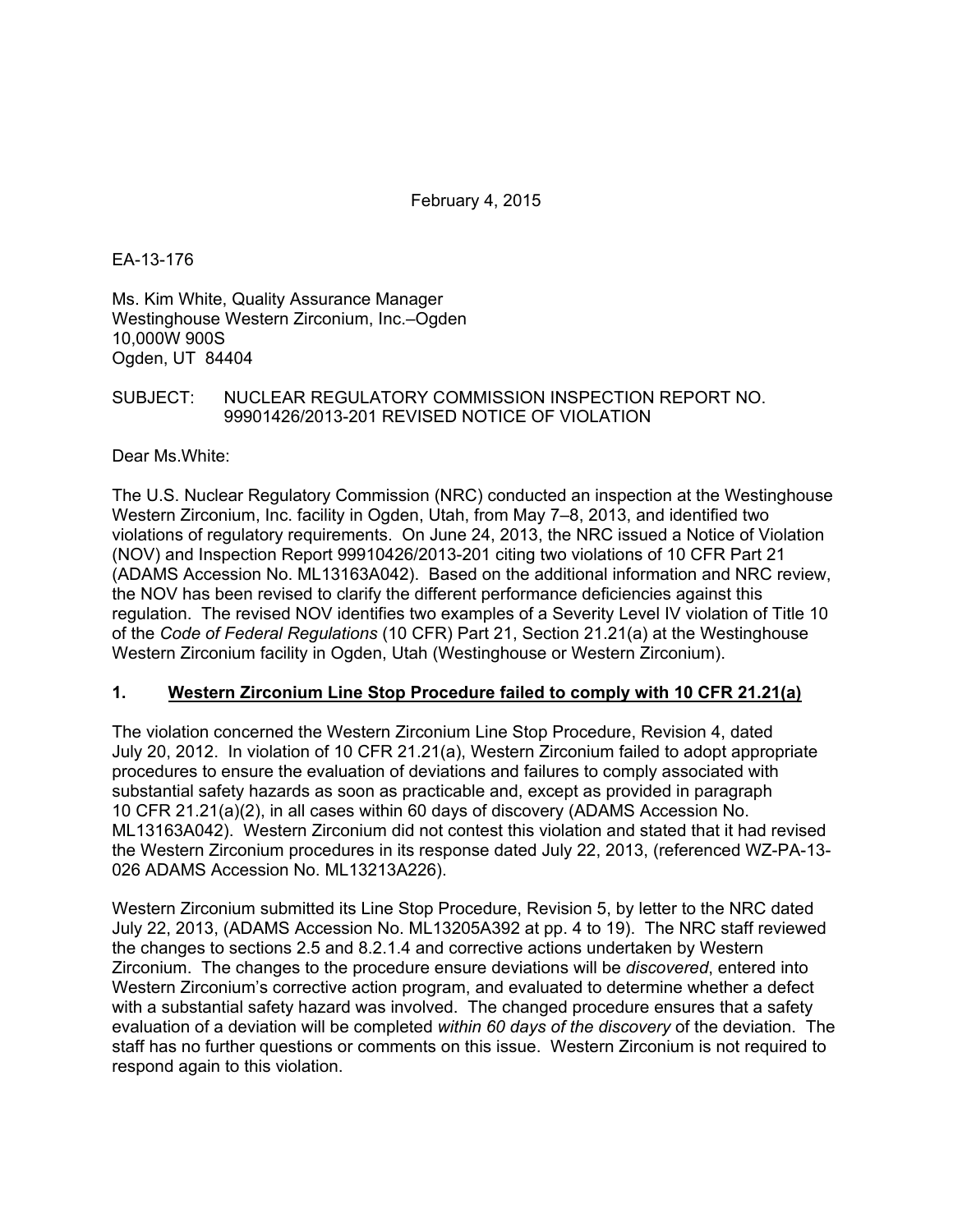### K. White  $-2 -$

### **2. Western Zirconium's failure to file an Interim Report within 60 days of the discovery that four lots of Global Nuclear Fuel Zr2 bars failed grain size and metallography tests by showing atypical grains (a deviation) was a violation of 10 CFR 21.21(a)**

Westinghouse disputed this violation in its July 22, 2013, response to NOV 99901426/2013-201 (ADAMS Accession No. ML13205A392 at pp. 1 to 3) and in the September 13, 2013 amended response to the NOV (ADAMS Accession No. ML13269A197 at pp. 2 to 3). Based on the additional information and NRC review, the staff is issuing a revised violation that identifies three related aspects to the violation.

- $(1)$  In violation of 10 CFR 21.21(a)(1) and (2), Westinghouse's WEC 21.0 procedure failed to maintain an appropriate procedure that ensures deviations potentially associated with substantial safety hazards, i) are fully evaluated and closed within 60 days of discovery or ii) that ensures an interim report is issued to the NRC, and
- (2) In violation of 10 CFR 21.21(a)(2), Westinghouse failed to provide the NRC with an interim report on the status of the evaluation of a discovered deviation (four lots of Global Nuclear Fuel Zr2 bars that failed grain size and metallography tests by showing atypical grains) ordered by the Westinghouse Issue Review Committee on August 20, 2008. The evaluation to determine whether the discovered deviation constituted a reportable defect that could create a substantial safety hazard was to be completed within 60 days of discovery or an interim report was to be issued to the NRC.

Westinghouse did not provide a timely interim report (within 60 days), or an estimate of when the evaluation would be completed and when a final report would be submitted to the NRC, and

(3) Westinghouse failed to have a director, responsible officer or designated person submit an interim report to the Commission as required by 10 CFR  $\S$  21.21(d)(5).

The staff evaluated Westinghouse's responses and found them unpersuasive for reasons discussed below.

In its responses to the Notice of Violation, Westinghouse disputes the violations stating, in part, that:

- (1) Westinghouse contends that 10 CFR § 21.21 does not specify what constitutes a "discovery" of a defect, deviation, or noncompliance.
- (2) Westinghouse's WEC 21.0 procedure, Revision 4.1, makes *clear* what Westinghouse believes constitutes "discovery" of a defect, deviation, or noncompliance, pursuant to 10 CFR § 21.21, thus triggering the requirement to report to the NRC.
- (3) Westinghouse's WEC 21.0 procedure is compliant with 10 CFR § 21.21.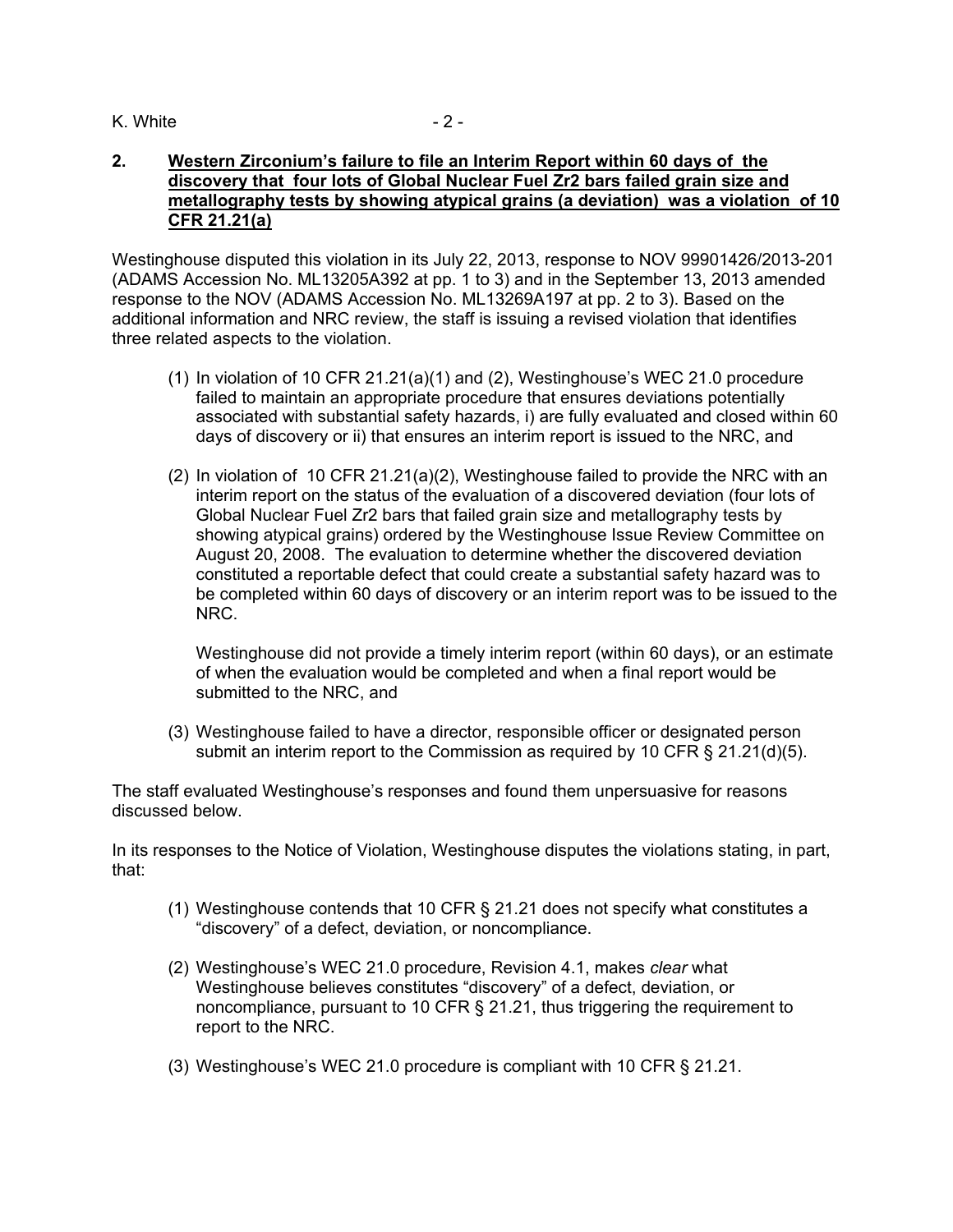### **Regulatory Background and Interpretation of NRC Regulations at Part 21**

10 CFR Part 21 concerns the requirements for reporting of defects and noncompliance in components regulated by the Atomic Energy Act of 1954, pursuant to Section 206 of the Energy Reorganization Act of 1974. 10 CFR § 21.1(b) requires "any individual director or responsible officer of a firm constructing, owning, operating, or supplying the components" in the event:

That the facility, activity, or basic component supplied to such facility or activity contains defects, which could create a substantial safety hazard, to immediately notify the Commission of such failure to comply or such defect, unless he [a company official] has actual knowledge that the Commission has been adequately informed of such defect or failure to comply.

Therefore, suppliers of basic components to the nuclear industry must notify the Commission immediately after the supplier obtains information indicating a component contains defects or deviations that *could* create a substantial safety hazard. The requirement to notify the Commission applies to the officers of the supplier, *unless* the supplier has *actual knowledge that the Commission has been adequately informed of such defect or failure to comply.* 

10 CFR § 21.3, "Definitions," defines the terms *defect* as "an error, omission or other circumstance in a design certification, or standard design approval that, on the basis of an evaluation could create a substantial safety hazard" and *deviation* as a "departure from the technical requirements" of a component required by contract or regulation.

10 CFR § 21.3, "Definitions," defines the term *discovery* and provides context for what to do about potential defects once identified and for what triggers reporting to the Commission:

Discovery means the completion of the documentation first identifying *the existence of a deviation or failure to comply* potentially associated with a substantial safety hazard within the evaluation procedures discussed in § 21.21(a). (Emphasis added.)

The NRC's *Draft Regulatory Basis to Clarify 10 CFR Part 21* defines *discovery* as the initiation *of the problem identification and resolution of a deviation or noncompliance after it is found or documented* (ADAMS Accession No. ML12248A200) (December 2012). For additional NRC staff views on this issue, see the corrective action and nonconformance programs required by Appendix B to 10 CFR Part 50, which are applicable to Part 50 or 52 applicants or licensees. These requirements are passed down through contractual obligations to the suppliers.

10 CFR § 21.3, "Definitions*,*" defines the term *evaluation* and provides context for evaluating potential defects and for making the ultimate safety hazard finding:

Evaluation means the *process of determining* whether a particular deviation could create a substantial hazard or determining whether a failure to comply is associated with a substantial safety hazard. (Emphasis added.)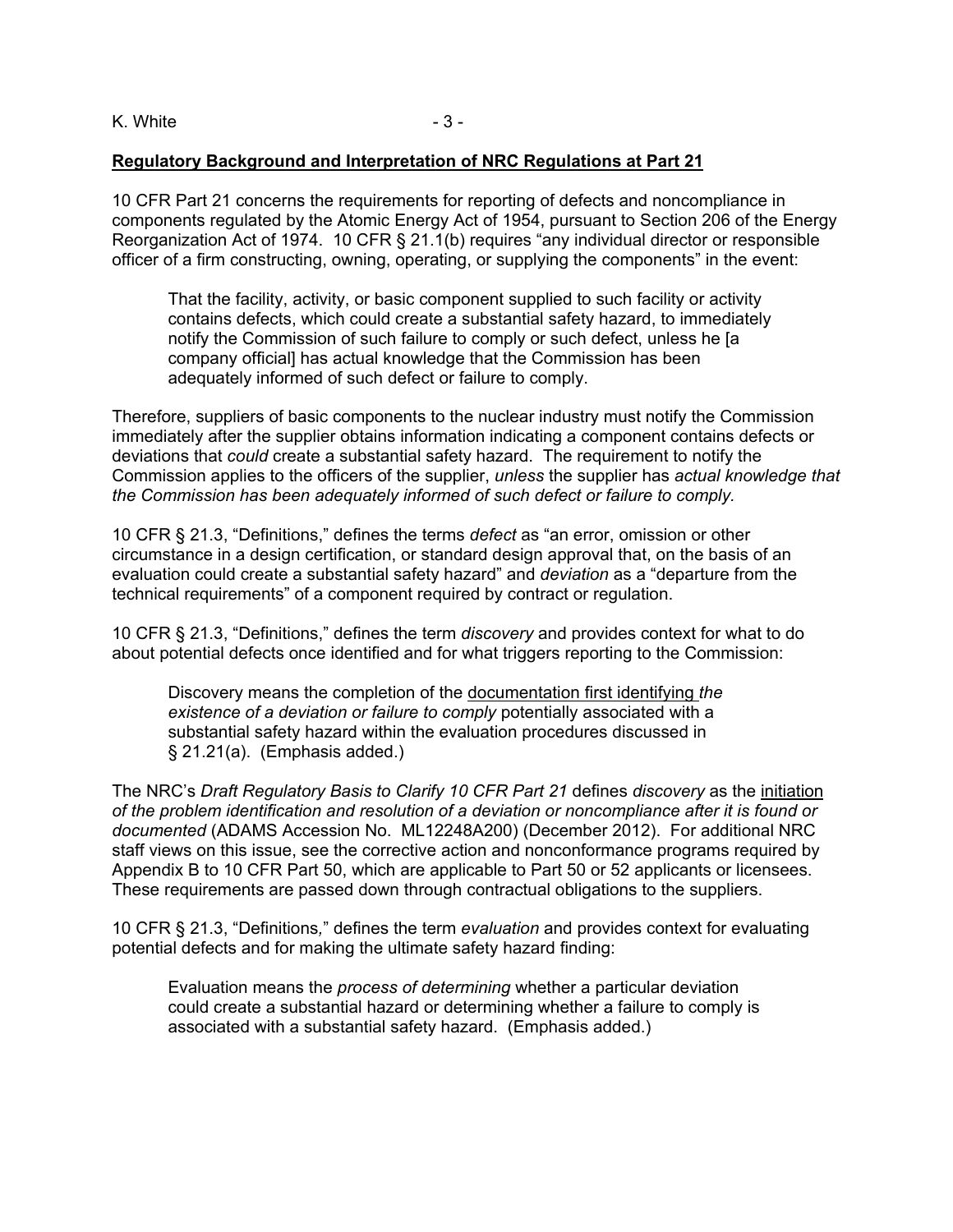### K. White  $-4 -$

10 CFR § 21.21(a) requires suppliers of basic components to adopt appropriate procedures to evaluate deviations and failures for the purpose of identifying defects and failures associated with substantial safety hazards as soon as practicable.

10 CFR § 21.21(a)(1) requires suppliers of basic components to provide *notification* of defects, deviations, and noncompliance to the NRC *in all cases within 60 days of discovery*—to avoid components entering into the stream of commerce where it could create a substantial safety hazard, if it remains uncorrected.

10 CFR § 21.21 (a)(2) recognizes that at times a supplier of components may not be able to complete its evaluation of a defect or deviation and prepare a report within 60 days of discovery. The regulations state that if an evaluation cannot be completed within 60 days from discovery, "an interim report is prepared and submitted to the Commission through the director or responsible officer or designated person as discussed in § 21.21(d)(5)." The regulations stipulate that the interim report must describe the deviation or defect and estimate when the [final] evaluation will be completed. "This interim report must be submitted in writing *within 60 days of discovery of the deviation or failure to comply*." (Emphasis added.)

10 CFR § 21.21(d) describes the specific duties and responsibilities of a director or responsible officer, the facilities and components covered under Part 21, the forms of notification acceptable to the NRC, and the information that must be included in the notification to the NRC.

# **Westinghouse Violated Part 21 Requirements for Reporting of Defects and Noncompliance**

On August 18, 2008, four lots of Global Nuclear Fuel Zr2 bars manufactured at the Westinghouse Western Zirconium facility in Ogden, Utah failed grain size and metallography tests by showing atypical grains. Westinghouse initiated Corrective Action Plan (CAP) #08-231-M033, which involved an initial review by the Westinghouse Issue Review Committee. On August 20, 2008, two days after the Zr2 bar test failures, the Westinghouse Issue Review Committee concluded that the issue *potentially* represented a significant defect or noncompliance adverse to safety and called for a full evaluation of the atypical grain test results on the Zr2 bars.

This action by the Westinghouse Issue Review Committee constitutes the *discovery* of a potential safety defect or deviation under 10 CFR § 21.21(a)(1). 10 CFR § 21.3, defines discovery as the completion of the documentation first identifying the existence of a deviation. Westinghouse discovered the potential defect or deviation on August 20, 2008.

Further evaluation of a discovered defect or deviation potentially associated with a substantial safety hazard is anticipated in the regulations. First, 10 CFR § 21.3 defines *evaluation* as the process of determining whether a particular deviation could create a substantial hazard or determining whether a failure to comply is associated with a substantial safety hazard. 10 CFR § 21.21(a)(1) requires suppliers of basic components to provide *notification* of defects, deviations, and noncompliance to the NRC *in all cases within 60 days of discovery*—to avoid the component entering into the stream of commerce where it could create a substantial safety hazard, if it remains uncorrected.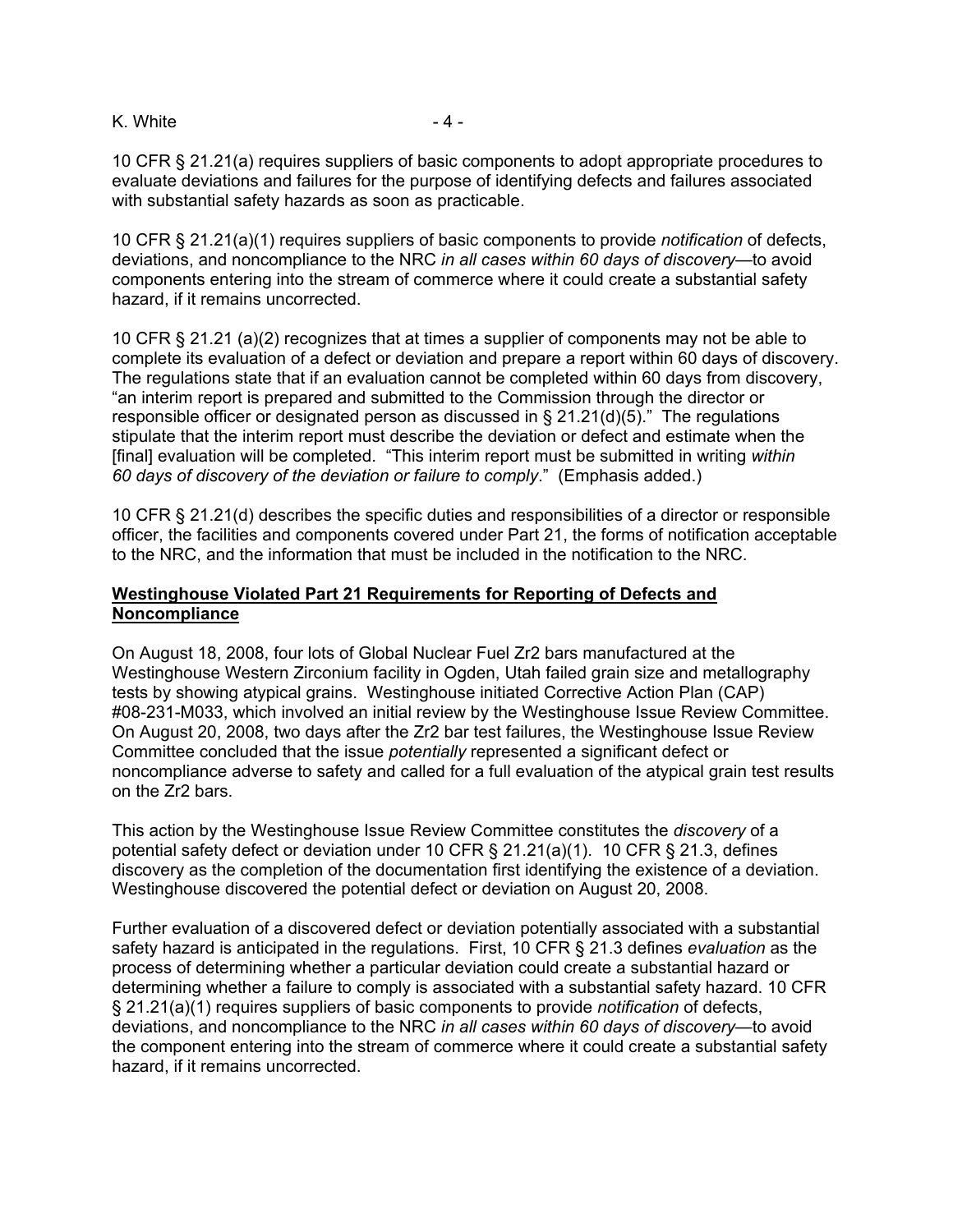### K. White  $-5 -$

When the Committee referred the issue for additional evaluation—it triggered the 60-day evaluation period contemplated by 10 CFR § 21.21(a)(1) and (2). Westinghouse had two options:

- 1. Pursuant to 10 CFR § 21.21(a)(1), Westinghouse was required to complete its evaluation of a deviation within 60 days of discovery *or*
- 2. Pursuant to 10 CFR § 21.21(a)(2), if Westinghouse were unable to complete its evaluation within 60 days from discovery, an interim report shall be submitted to the NRC. The interim report must describe the deviation and estimate when the evaluation would be completed. An interim report must be submitted to the NRC in writing within 60 days of discovery of the deviation.

Westinghouse completed its evaluation of the deviation, the Zr2 bar test failures, on December 10, 2008, 112 days following the actual date of discovery. Westinghouse documented its evaluation in an internal report to its files (LTR-RCPL-08-220). Westinghouse failed to notify the NRC with an interim report of its evaluation of the discovered deviation potentially adverse to safety within 60 days of discovery, in violation of 10 CFR § 21.21(a)(1) and (2).

In addition, Westinghouse violated 21.21(a)(2), which requires that an individual director or responsible officer provide the interim report to the Commission. See 10 CFR § 21.1(b) for definition of director and responsible officer.

The NRC rejects Westinghouse's position that 52 additional days to issue a report to the NRC was permissible because Westinghouse needed additional time to complete its evaluation. The Issue Review Committee's knowledge on August 20, 2008, of the *deviation potentially adverse to safety*—triggered the reporting requirement in 10 CFR § 21.21(a)(1) and (2). That Westinghouse needed additional time to reach its technical conclusions on the discovered deviation that was documented in CAP #08-231-M033, does not excuse Westinghouse from complying with the reporting requirements.

10 CFR 21.21(a) requires that a vendor complete an evaluation of a deviation within 60 days of discovery. Westinghouse failed to complete its evaluation.

If additional time is needed beyond the 60 days necessary for the completion of an evaluation, 10 CFR 21.21(a)(2) allows an interim report describing the deviation under evaluation to be prepared. The interim report must provide an estimate for completion of the evaluation and must be submitted in writing within 60 days of discovery of the deviation.

Westinghouse, however, failed to submit an interim report to the Commission, contrary to 10 CFR 21.21(a)(1) and (2).

Based on the results of this inspection, the NRC has determined that a Severity Level IV violation of NRC requirements occurred. The NRC evaluated the violation in accordance with the agency's Enforcement Policy, which is available on the NRC's Web site at: http://www.nrc.gov/about-nrc/regulatory/enforcement/enforce-pol.html.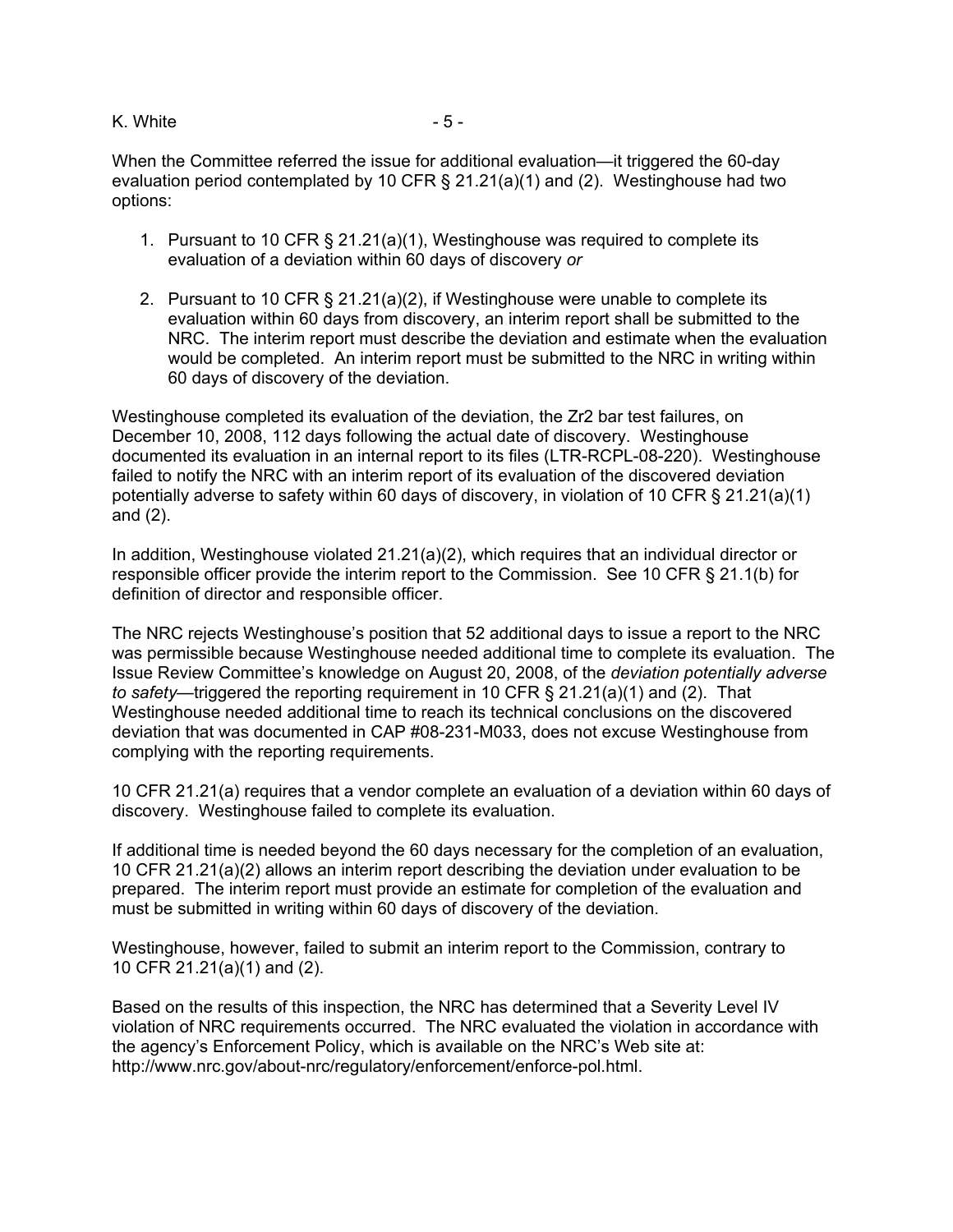#### K. White  $-6 -$

The enclosed revised notice of violation describes the violations and the inspection report provides details of the violation. The NOV cites the violation because Western Zirconium / Westinghouse failed to submit an interim report of a deviation with a potential for substantial safety hazard as required by 10 CFR Part 21.

You are required to respond to this letter and to follow the instructions specified in the enclosed NOV when preparing your response. If you have additional information that you believe the NRC should consider, you may provide it in your response to the NOV. The NRC's review of your response to the NOV also will determine if further enforcement action is necessary to ensure compliance with regulatory requirements.

In accordance with 10 CFR 2.390, "Public Inspections, Exemptions, Requests for Withholding," of the NRC's "Rules of Practice," the NRC will make available electronically for public inspection a copy of this letter, its enclosure, and your response through the NRC Public Document Room, or from the NRC's Agencywide Documents Access and Management System, which is accessible at http://www.nrc.gov/reading-rm/adams.html. To the extent possible (and if applicable), your response should not include any personal privacy, proprietary, or Safeguards Information so that it can be made available to the public without redaction. If personal privacy or proprietary information is necessary to provide an acceptable response, please provide a bracketed copy of your response that identifies the information that should be protected and a redacted copy of your response that deletes such information. If you request that such material be withheld from public disclosure, you must specifically identify the portions of your response that you seek to have withheld and provide in detail the bases for your claim (e.g., explain why the disclosure of information would create an unwarranted invasion of personal privacy or provide the information required by 10 CFR 2.390(b) to support a request for withholding confidential commercial or financial information). If Safeguards Information is necessary to provide an acceptable response, please provide the level of protection described in 10 CFR 73.21, "Protection of Safeguards Information: Performance Requirements."

Sincerely,

*/RA/* (PPrescott for)

Kerri Kavanagh, Chief Quality Assurance Vendor Inspection Branch Division of Construction Inspection and Operational Programs Office of New Reactors

Docket No.: 99901426

Enclosure: Revised Notice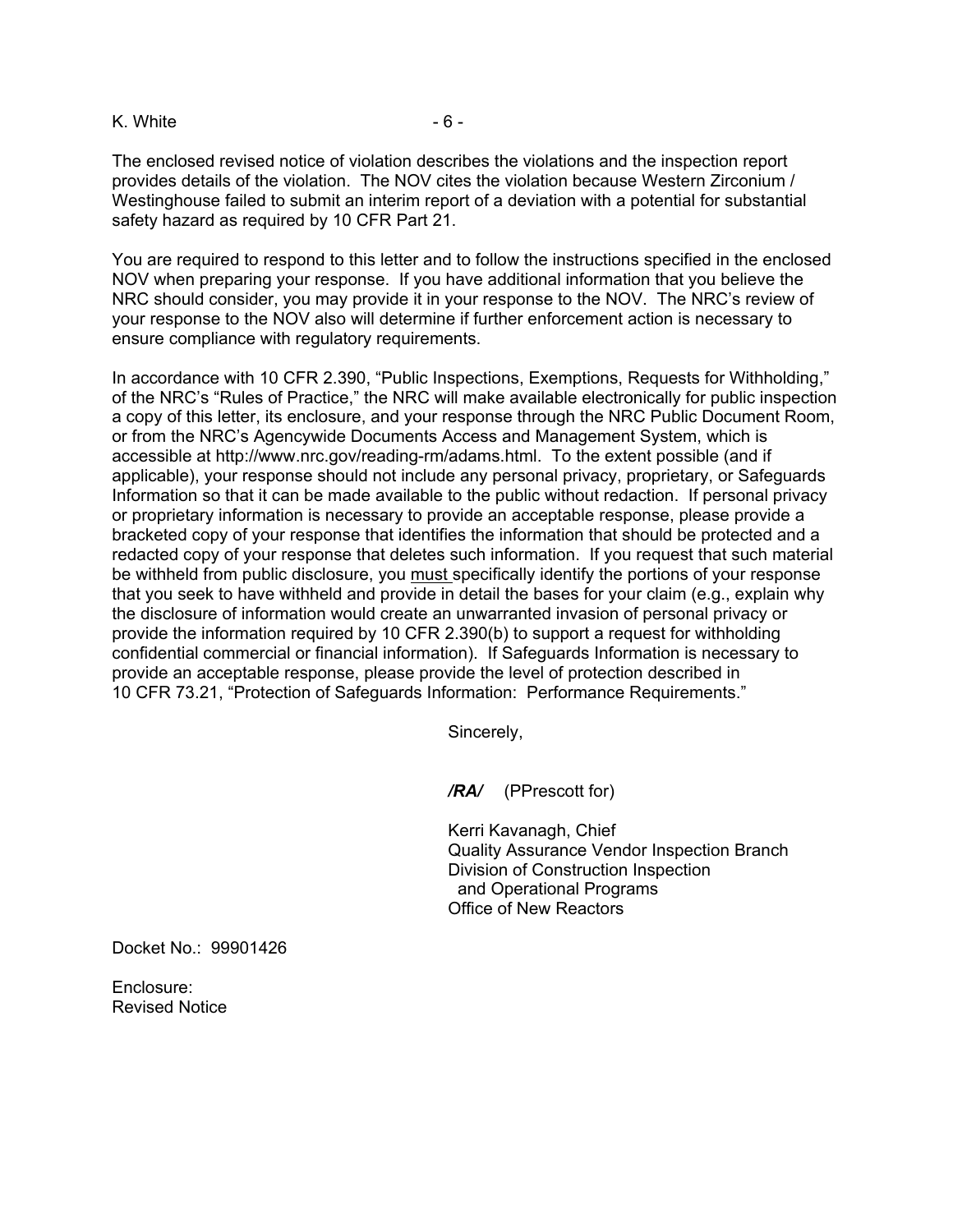The enclosed revised notice of violation describes the violations and the inspection report provides details of the violation. The NOV cites the violation because Western Zirconium / Westinghouse failed to submit an interim report of a deviation with a potential for substantial safety hazard as required by 10 CFR Part 21.

You are required to respond to this letter and to follow the instructions specified in the enclosed NOV when preparing your response. If you have additional information that you believe the NRC should consider, you may provide it in your response to the NOV. The NRC's review of your response to the NOV also will determine if further enforcement action is necessary to ensure compliance with regulatory requirements.

In accordance with 10 CFR 2.390, "Public Inspections, Exemptions, Requests for Withholding," of the NRC's "Rules of Practice," the NRC will make available electronically for public inspection a copy of this letter, its enclosure, and your response through the NRC Public Document Room, or from the NRC's Agencywide Documents Access and Management System, which is accessible at http://www.nrc.gov/reading-rm/adams.html. To the extent possible (and if applicable), your response should not include any personal privacy, proprietary, or Safeguards Information so that it can be made available to the public without redaction. If personal privacy or proprietary information is necessary to provide an acceptable response, please provide a bracketed copy of your response that identifies the information that should be protected and a redacted copy of your response that deletes such information. If you request that such material be withheld from public disclosure, you must specifically identify the portions of your response that you seek to have withheld and provide in detail the bases for your claim (e.g., explain why the disclosure of information would create an unwarranted invasion of personal privacy or provide the information required by 10 CFR 2.390(b) to support a request for withholding confidential commercial or financial information). If Safeguards Information is necessary to provide an acceptable response, please provide the level of protection described in 10 CFR 73.21, "Protection of Safeguards Information: Performance Requirements."

Sincerely,

*/RA/* (PPrescott for)

Kerri Kavanagh, Chief Quality Assurance Vendor Inspection Branch Division of Construction Inspection and Operational Programs Office of New Reactors

Docket No.: 99901426

Enclosure: Revised Notice

DISTRIBUTION:

See next page.

|             | <b>ADAMS Accession No.: ML13361A245</b> |               | *Concurred via e-mail | <b>NRO-002</b> |
|-------------|-----------------------------------------|---------------|-----------------------|----------------|
| <b>OFC</b>  | NRO/DCIP/MVIB                           | NRO/DCIP/QVIB | OGC/MLE*              | NRO/DCIP/MVIB  |
| <b>NAME</b> | AArmstrong                              | KKavanagh     | PJehle                | ERoach         |
| <b>DATE</b> | 1/21/2015                               | 1/23/2015     | 2/4/2015              | 1/22/2015      |
| <b>OFC</b>  | NRO/DCIP*                               | OE/EB*        | NRO/DCIP              |                |
| <b>NAME</b> | TFrye                                   | <b>RFretz</b> | <b>MCheok</b>         |                |
| <b>DATE</b> | 1/26/2015                               | 1/29/2015     | 1/29/2015             |                |

# **OFFICIAL RECORD COPY**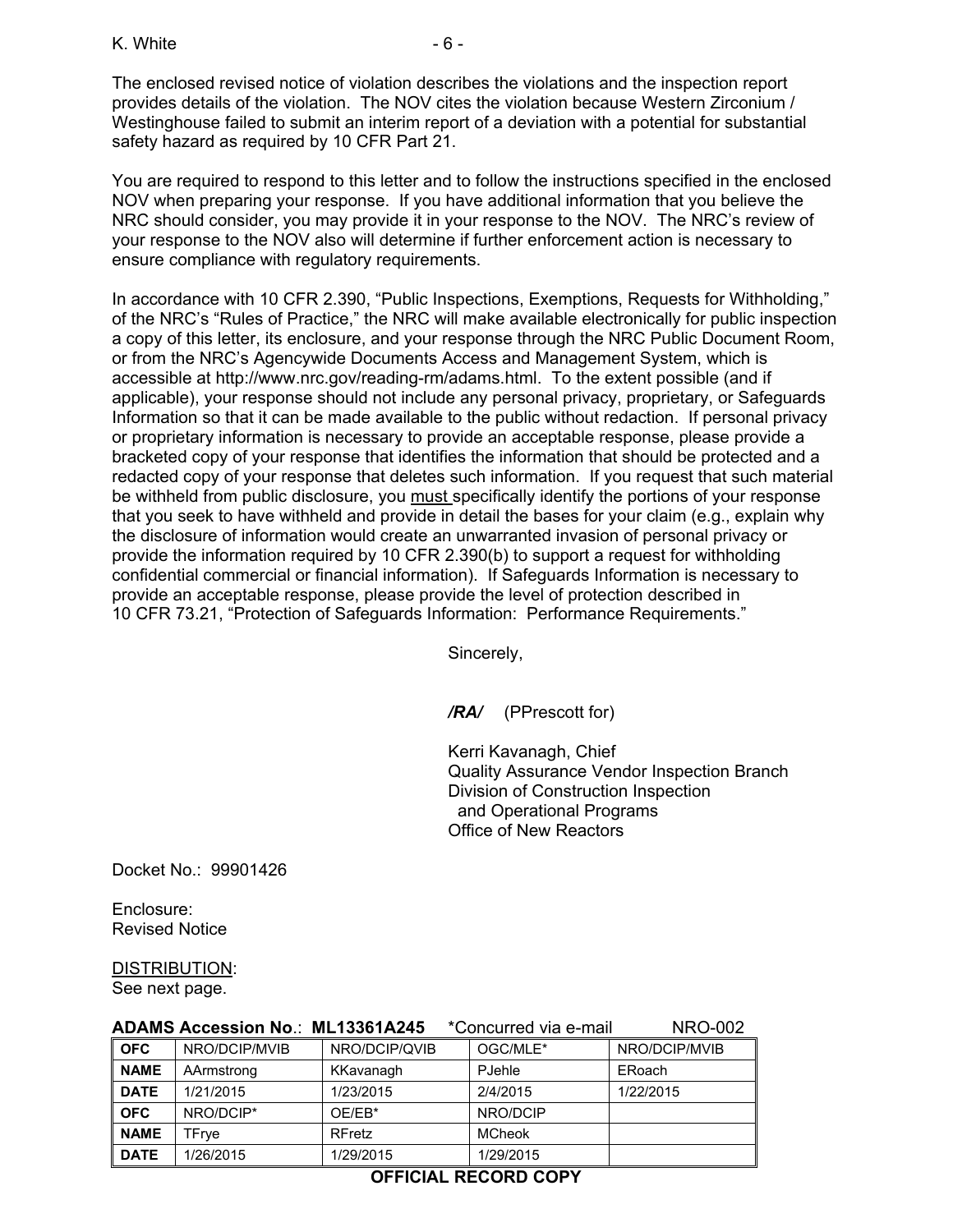Letter to Kim White from Kerri Kavanagh dated February 4, 2015.

DISTRIBUTION: TSakadales RRasmussen AP1000 CONTACTS whitekr@westinghouse.com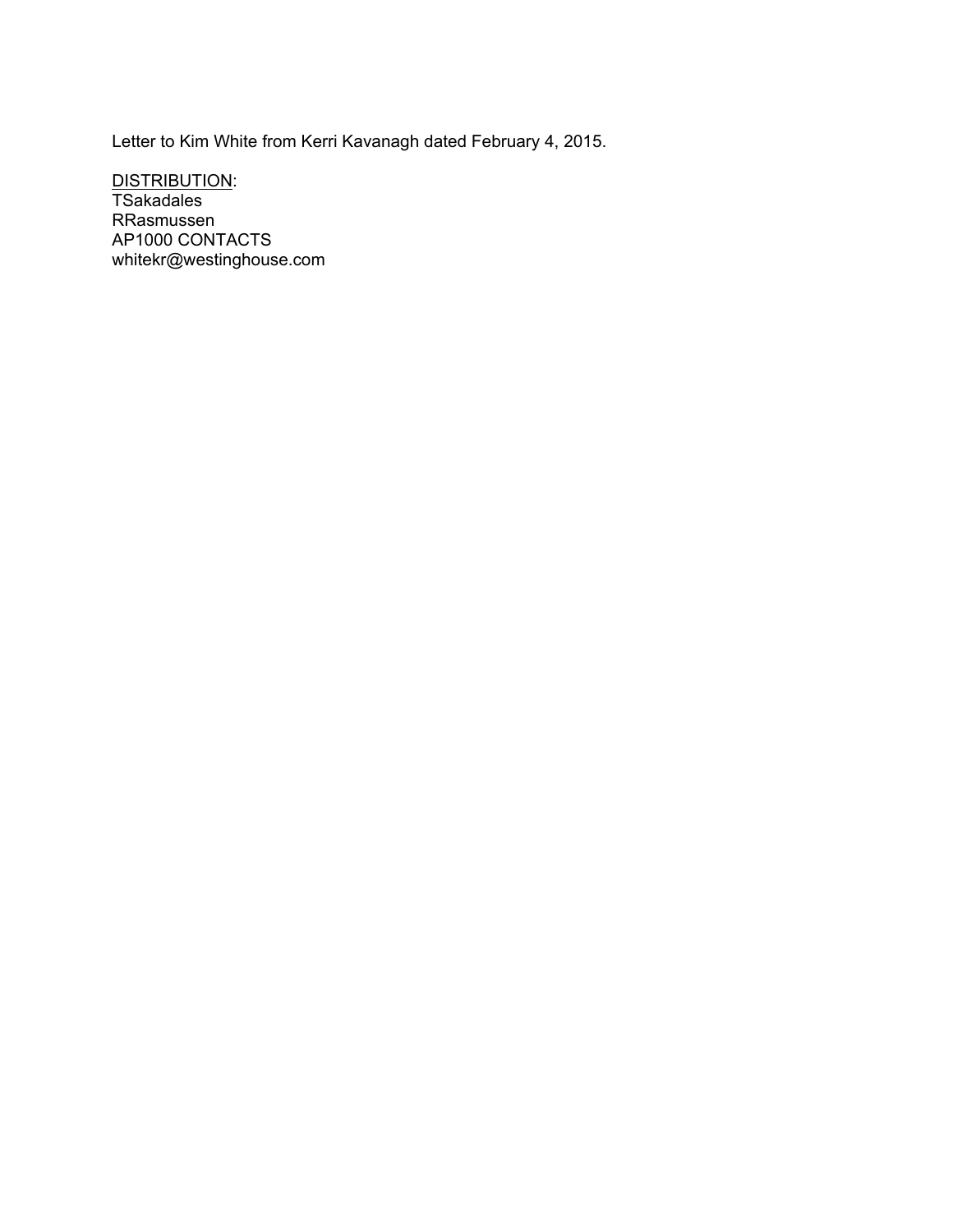### **NOTICE OF VIOLATION**

Westinghouse Western Zirconium, Inc. Contract No. 99901426 Ogden, UT 84404 Report No. 2013-201

During a U.S. Nuclear Regulatory Commission (NRC) inspection conducted at the Westinghouse Western Zirconium facility in Ogden, Utah (Westinghouse) from May 7, 2013, through May 8, 2013, a violation of NRC requirements was identified. In accordance with the NRC Enforcement Policy, the violation is listed below:

A. Title 10 of the *Code of Federal Regulations* (10 CFR) 21.21(a)(1), "Notification of failure to comply or existence of a defect and its evaluation," requires suppliers of basic components to adopt appropriate procedures to evaluate deviations and failures to comply potentially associated with substantial safety hazards as soon as practicable, and, except as provided in Section 21.21(a)(2), in all cases within 60 days of discovery, in order to identify a reportable defect or failure to comply that could create a substantial safety hazard, were it to remain uncorrected.

Section 21.21(a)(2) of 10 CFR requires suppliers of basic components to submit an interim report to the Commission if the evaluation required by 10 CFR 21.21(a)(1) cannot be completed within 60 days from discovery of the deviation or failure to comply.

Section 21.21(d)(5) of 10 CFR states that the director or responsible officer may authorize an individual to provide the notification required by 10 CFR 21.21; however, the director or responsible officer is not relieved of his or her responsibilities to report defects or provide interim reports required by 10 CFR 21.21.

Contrary to the above, as of May 8, 2013, Western Zirconium failed to adopt appropriate procedures to evaluate deviations and failures to comply associated with substantial safety hazards as soon as practicable and, except as provided in paragraph (a)(2) of this section, in all cases within 60 days of discovery. Specifically:

1. Western Zirconium's Procedure WZ-LINE STOP, *Western Zirconium LINE STOP PROCEDURE, Revision 4*, dated July 20, 2012, lacked adequate guidance to determine when and how to enter a Line Stop into the Corrective Action Program System (CAPS) to ensure deviations and failures to comply associated with potential substantial safety hazards were evaluated within 60 days of discovery. As a result, on or about April 24, 2013, Western Zirconium failed to generate a CAP for Line Stop 8100 ("Procedure does not exist and/or does not reflect best practice for the use of the Chevalier grinder, Bryant grinder and machining of dies via the Bridgeport mill") and evaluate an identified deviation to determine whether it constituted a reportable defect under Part 21 as required by NRC regulations.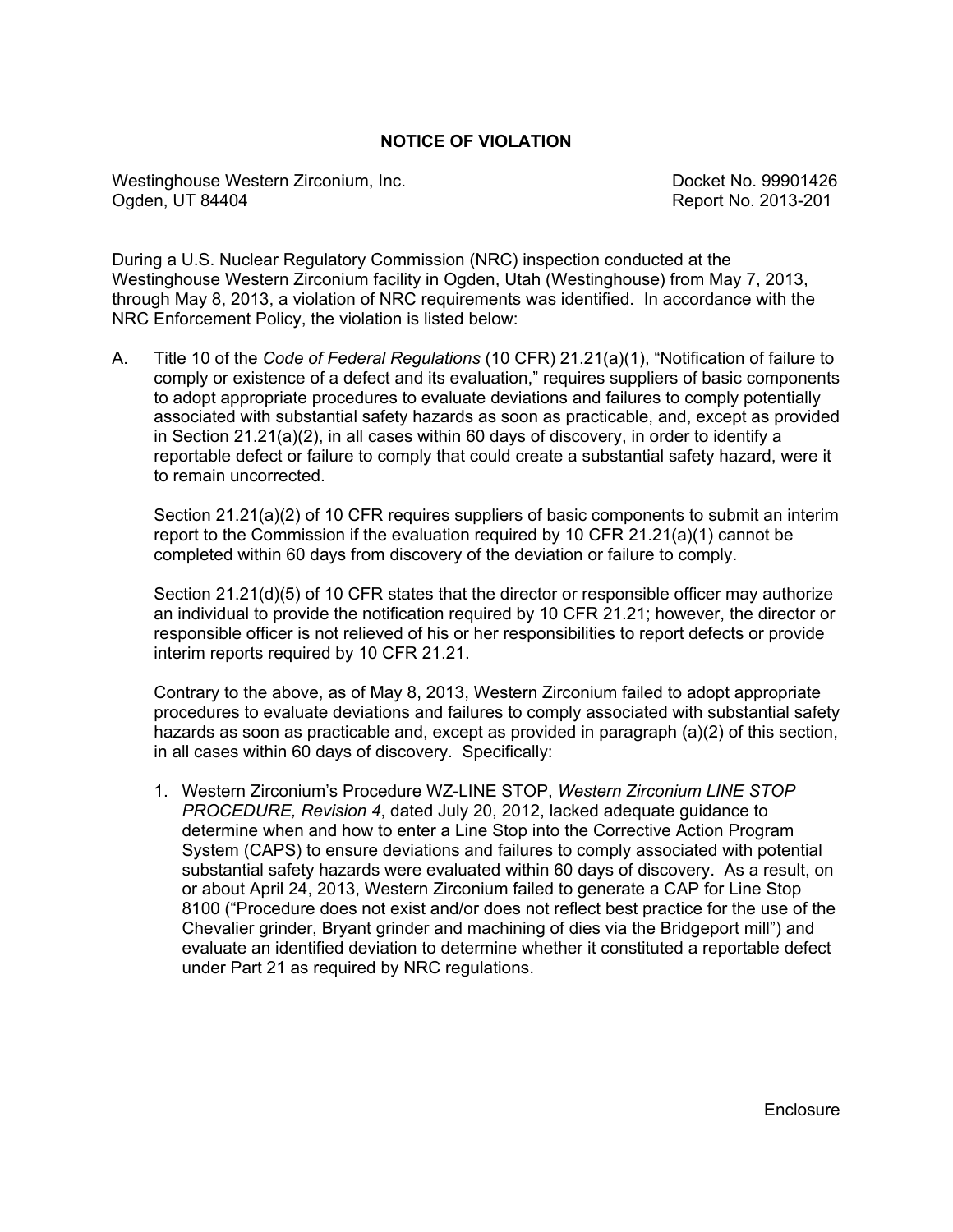Western Zirconium addressed these inadequacies and has since developed Line Stop procedures to ensure deviations are evaluated in accordance with 10 CFR 21.21(a). The NRC considers this violation corrected and requires no further action by Westinghouse or Western Zirconium.

2. On October 19, 2008, Westinghouse failed to prepare and submit an interim report, within 60 days from discovery of a deviation or failure to comply potentially associated with a substantial safety hazard. Specifically, on August 18, 2008, Westinghouse initiated Corrective Action Plan (CAP) #08-231-M033 after four lots of Global Nuclear Fuel Zr2 bar failed a grain size test and a metallography test for atypical grains. The Westinghouse Issue Review Committee evaluated the Zr2 bar deviation described in CAP #08-231-M033. On August 20, 2008, the Review Committee concluded that the deviation *potentially* represented a significant defect or noncompliance adverse to safety and ordered Western Zirconium to undertake an evaluation of the deviation to determine whether it constituted a defect reportable to the NRC pursuant to Part 21. The Westinghouse Issue Review Committee's action on August 20, 2008, constituted the identification of the existence of a potential deviation. Westinghouse completed its evaluation of this deviation in a letter to file (LTR-RCPL-08-220) on December 10, 2008, 112 days later.

The Westinghouse evaluation to determine whether the discovered deviation constituted a reportable defect that could create a substantial safety hazard was required by regulation to be completed within 60 days of discovery *or* an interim report was to be issued to the NRC.

Westinghouse did not provide a timely interim report within 60 days, an estimate of when the evaluation would be completed and when a final report would be submitted to the NRC, in violation of 10 CFR) 21.21(a)(1) and (2).

Westinghouse also failed to submit an interim report to the Commission through a director or responsible officer or designated person as required by 10 CFR  $§$  21.21(d)(5).

Westinghouse also failed to adopt appropriate procedures to evaluate deviations and determine whether it constituted a reportable defect within 60 days of the discovery of the deviation. The NRC staff has determined that Westinghouse must revise its procedures to comply the NRC staff's interpretation of 10 CFR § 21.21.

These violation examples have been identified as Violation 99901426-2013-201-01.

This is a Severity Level IV violation (Section 6.9.d of the NRC Enforcement Policy).

Under the provisions of 10 CFR 2.201(a), "Notice of Violation," Westinghouse Western Zirconium is hereby required to submit a written statement or explanation to the U.S. Nuclear Regulatory Commission, ATTN: Document Control Desk, Washington, DC 20555 0001 within 30 days of the date of the letter transmitting this notice of violation. This reply should be clearly marked as a "Reply to a Notice of Violation; EA-13-176" and should include (1) the corrective steps that have been taken and the results achieved, (2) additional corrective steps that will be